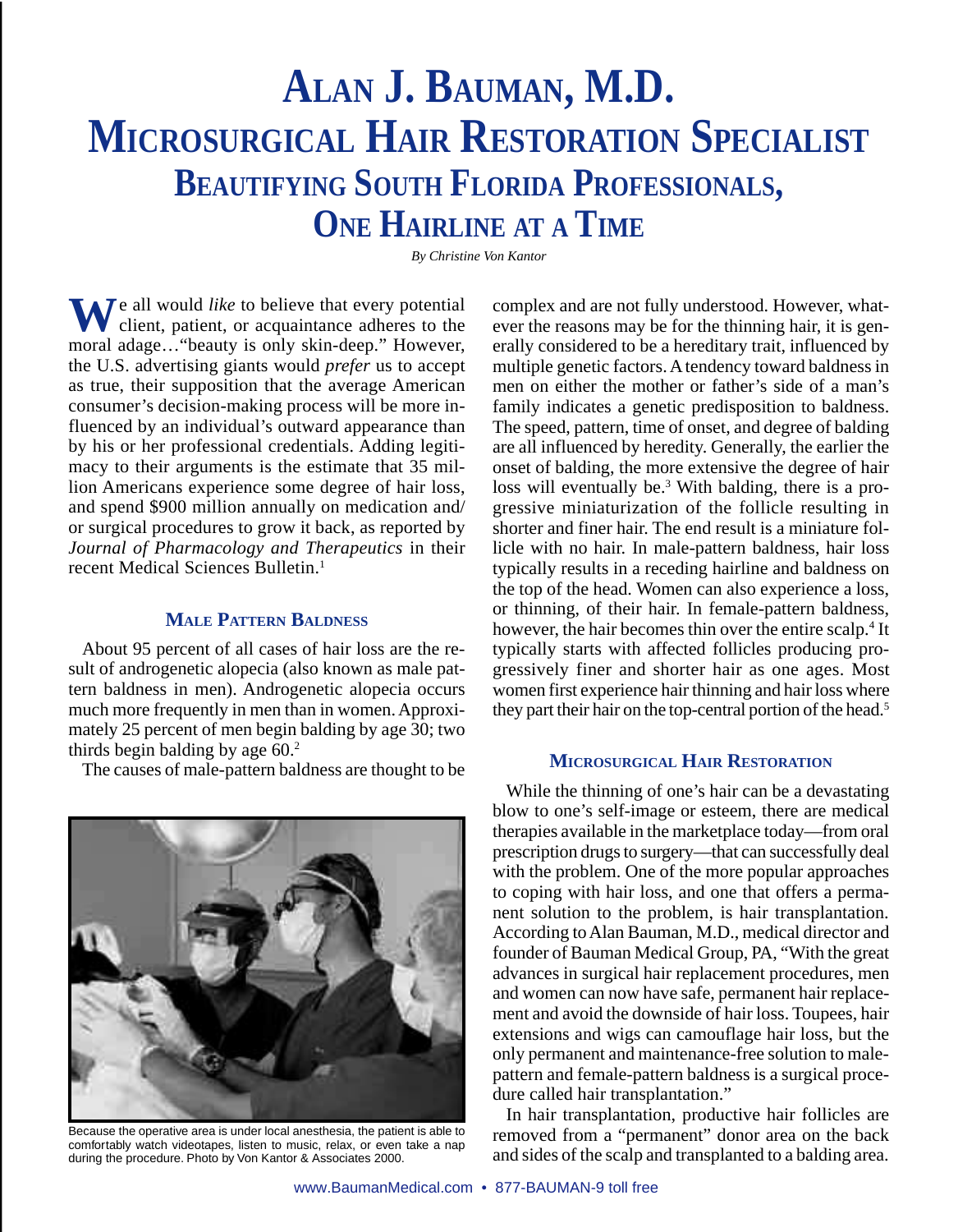

Dr. Bauman's highly trained surgical team begins to dissect thousands of micrografts from the donor strip. Photo by Von Kantor & Associates 2000.

The follicles are commonly taken in "follicular-units" of one to three hairs (called micrografts) from the donor strip, and moved to the front and/or top, with the hairline being slowly reconstructed. Donor sites with an adequate quantity of hair make transplants more successful.6

"To be a good candidate for a hair transplant, a person should have enough hair at the sides and back of the head to serve as a donor area," explained Dr. Bauman, who specializes in hair restoration for men and women at the Bauman Medical Group surgical center in Boca Raton.

A graduate of New York Medical College in Valhalla, NY, Alan Bauman, M.D., served his residencies in General Surgery at Beth Israel Medical Center and Mount Sinai School of Medicine. "We were doing everything from appendectomies to amputations," says Dr. Bauman of his residency training, "but I was truly drawn to the more artistic cosmetic end of surgery. I had the opportunity to go to Long Island to watch a hair transplant procedure. I really didn't know much about it at the time…but it instantly appealed to me. On one hand, it was a procedure that was very creative—using skin grafts to design a natural looking hairline from scratch, and yet it was also very detailed in terms of the advanced microsurgical techniques and specialized instruments that are used."

Dr. Bauman is an active member of the International Society of Hair Restoration Surgery—the largest organization of its kind dedicated to the enhancement of the knowledge and skill of Hair Restoration Surgery.<sup>6</sup> He

sits on the Ethics and Bylaws Committee for the society and travels to several conferences each year where hair transplant surgeons exchange the latest innovative techniques and technology.

# **NEW STATE-OF-THE-ART TECHNIQUES AVAILABLE**

In a recent press release, Dr. Bauman announced the acquisition in his practice of the "Capillicare" hair analysis machine from France. According to the product's distributor in this country, Harmonix, Inc. in Boca Raton, Dr. Bauman is the first U.S. physician to use the machine for hair loss diagnosis and treatment. He described the unit as a non-invasive, hand-held video microscope attached to a computer with powerful imaging software. The "Capillicare" aids the hair restoration surgeon in the diagnosis and treatment of patients suffering from and/or concerned about hair loss. During a consultation, it magnifies the patient's scalp and hair (30X) to detect and record evidence of early hair loss. The machine is then able to monitor the effectiveness, and subsequent results, of the medical and/or surgical protocols implemented in the treatment program. Dr. Bauman expects this machine to revolutionize the treatment of hair loss, easily allowing physicians and patients to quantitatively analyze the effectiveness of *all* types of hair loss treatments: non-medical, medical or surgical. He believes that the use of the "Capillicare" might even "eventually stamp-out many of the spurious snake oil 'cures' that are aggressively marketed to hair loss sufferers."



Dr. Bauman and his team take pride in the personalized attention they offer their patients as well as their meticulous attention to detail, constantly striving to achieve the highest quality results possible. Photo by Von Kantor & Associates 2000.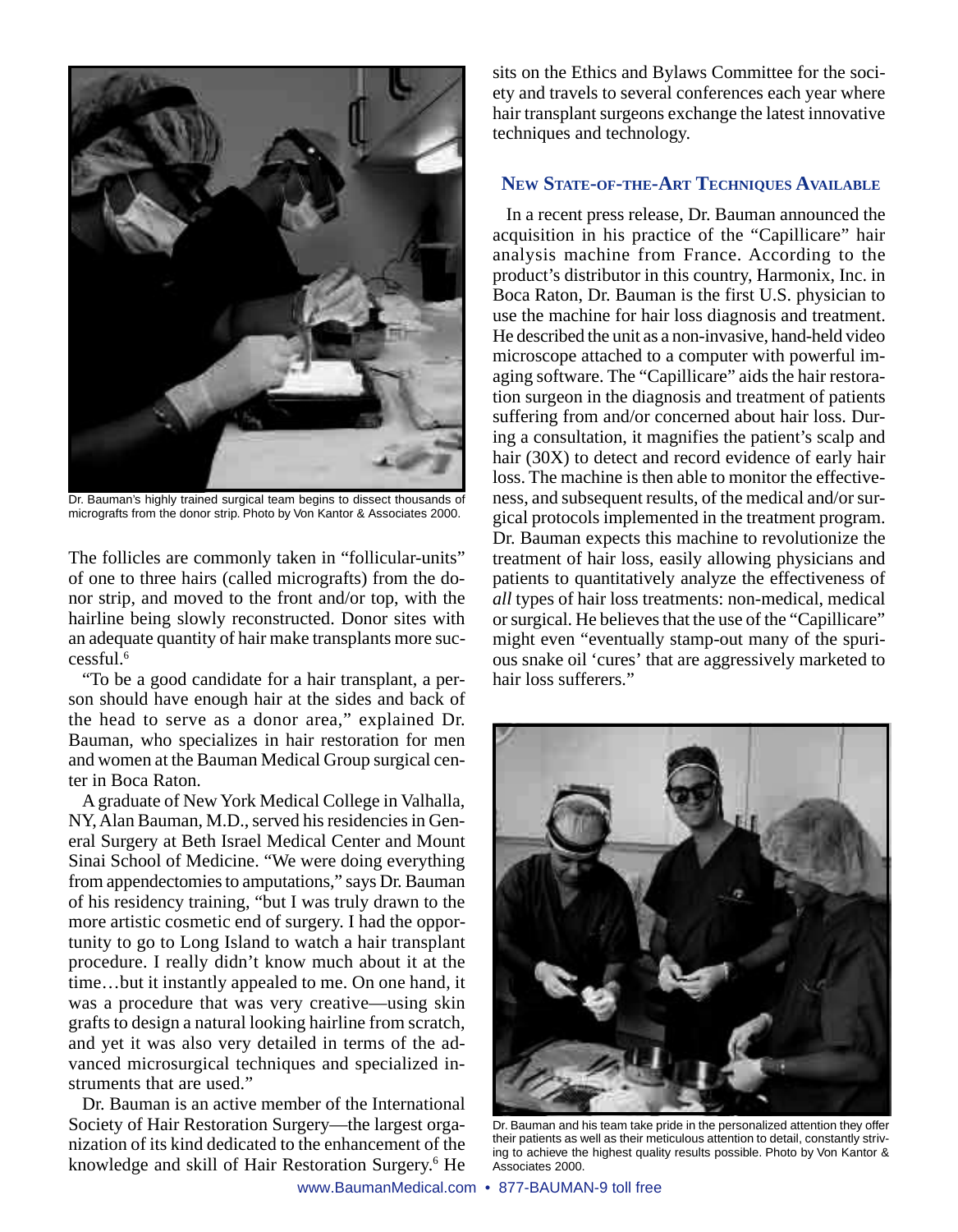In this same press release, Dr. Bauman also elaborated on the features, advantages, and benefits available to both the surgeon and his or her patient through the use of the "Capillicare" hair and scalp analysis machine:

- Capilloscopy: Live visual highpower magnification of the scalp and hair. This feature records and compares the quality of the hair and scalp in different areas of the head.
- Densitometry: Measurement of density of hair per cm<sup>2</sup>. This measurement is utilized for the early detection of hair loss and facilitates the planning of appropriate surgical procedures.
- •Trichogram: A microscopic examination of hair-counts in various stages of life—anagen, catagen, telogen. It determines the percent of hair in the growing or resting stages in the hair cycle.
- Phototricogram: The photodynamic examination of the scalp and hair, which facilitates the examination of the hair cycle.
- Sebum rate: A measurement of seborrhea of the scalp and hair follicles.

# **FOLLICULAR-UNIT MICROGRAFTING**

"With the 'Follicular-Unit Micrografting Technique,' we are able to transplant 1,500-3,000 tiny grafts in a single session, producing a more natural result than the outdated 'plug' methods. The transplanted hair will live and continue to grow indefinitely. And it works equally as well for both men and women experiencing hair loss," says Dr. Bauman. "Under local anesthesia, a long strip-like ellipse of hair-bearing scalp is removed. Under magnification, this donor-strip is then meticulously dissected by technicians into the tiny follicular-unit micrografts. The donor area is sutured closed (usually with absorbable stitches)



The patient's hairline shown above was designed and transplanted by Dr. Bauman using follicular-unit micrografts in a naturally wavy, feathered pattern. A synergistic combination of artistry and technology allows Dr. Bauman to create surgical hairlines that "defy detection."



1mm x 4mm Follicular-Unit Micrografts contain as little as a single hair-producing follicle and are many times smaller than the old-style "plugs" that could contain up to 30 hairs each.

eventually healing into an undetectable 'pencil-line thin' scar and covered by surrounding hair. Using special instruments, I make the recipient sites in the thinning areas of the scalp—determining the angle, orientation and position of each transplanted hair. After I've made the sites, the technicians assist me in placing the micrografts into the sites. We can move up to 3,000 micrografts in a single 'megasession' if the donor area allows—this is much more than was *ever* thought possible just a few years ago."

#### **FINANCIAL CONSIDERATIONS TO THE PATIENT**

The decision to seek treatment for hair loss is a personal one. And since it presents no physical risk

to the individual, it is considered to be elective, or cosmetic, surgery. As such, these surgical procedures are not covered by most medical insurance plans. According to Bauman, "…hair restoration was once considered financially out of reach for the average patient, but new techniques have efficiently streamlined the procedure, making it more affordable than ever. What used to take a dozen or so treatments can now be accomplished in four treatments or less." To accommodate those individuals desiring hair restoration surgery without the financial burdens, the Bauman Medical Group offers convenient financing plans to their patients, and accepts several major credit cards.